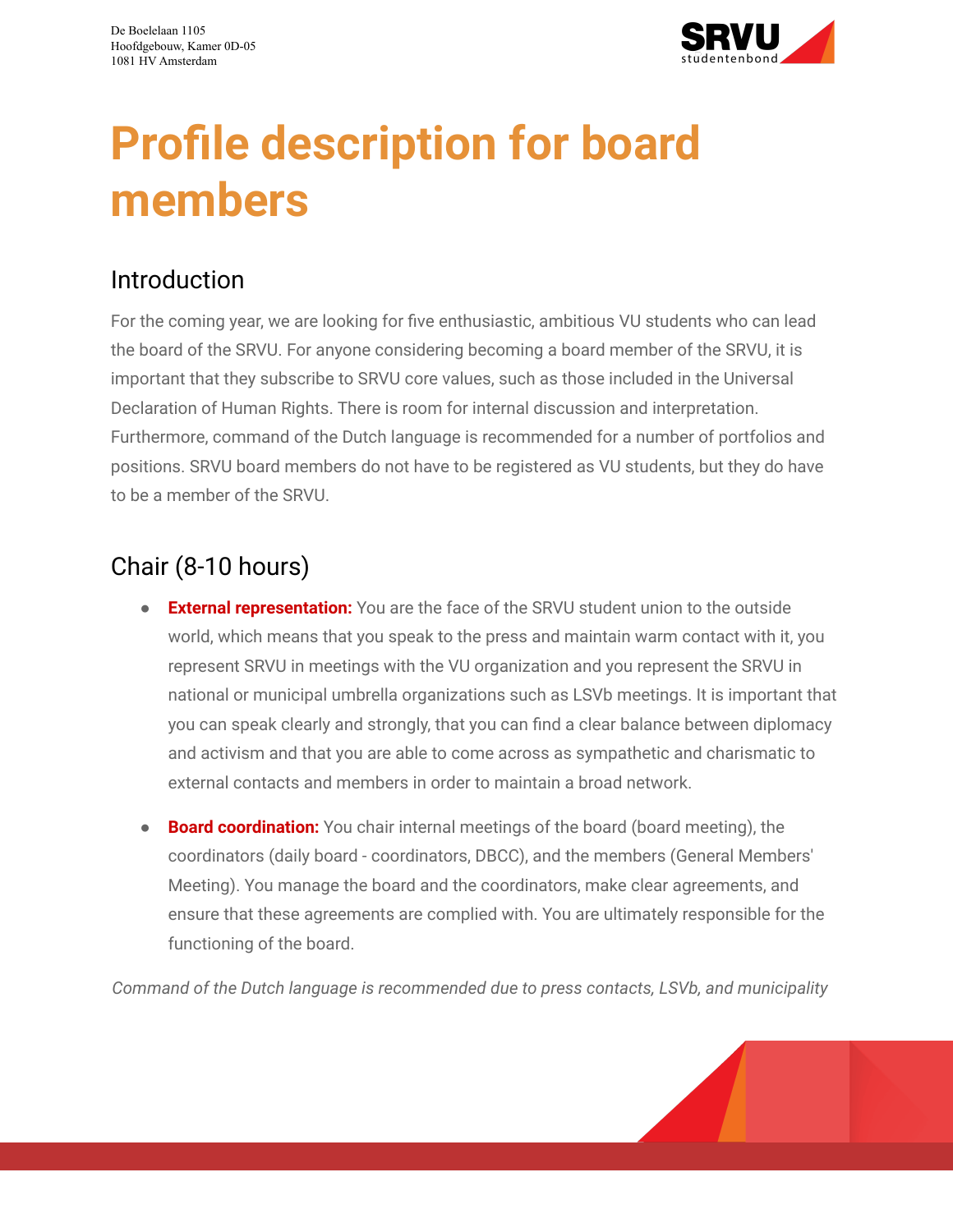# Vice-Chair (8-10 hours)

- **External representation:** You replace the chair in external representation if necessary. So you partly have the same profile. It is therefore also important that you form a good team with the chair and that you are well informed so that you can intervene immediately when necessary.
- **● Internal point of contact:** You ensure a pleasant and constructive internal working culture and relationship within the board and the union, you prevent and mediate internal conflicts. You are a confidential counselor and you ensure a good individual condition of each board member.

*Command of the Dutch language is recommended due to press contacts, LSVb, and municipality*

#### Secretary (8-10 hours)

- **Board administration:** You are the organized, structured shoulder on which the entire board or even the entire union leans. You ensure timely agendas for the BVs, DBCCs, ALVs, and any other meetings, and you are also responsible for the minutes thereof. You are also responsible for managing the board email.
- **Membership administration:** You are responsible for keeping the union's membership administration up to date.

*The current internal documents of SRVU student union are in Dutch, we, therefore, advise command of the Dutch language. When needed these documents can be translated.*

#### Treasurer (6-8 hours)

● **Financial policy:** You are responsible for the finances of the association. This means that you prepare a budget, monitor compliance, and present a financial annual report at the end of your term. You have the financial understanding to make the right financial

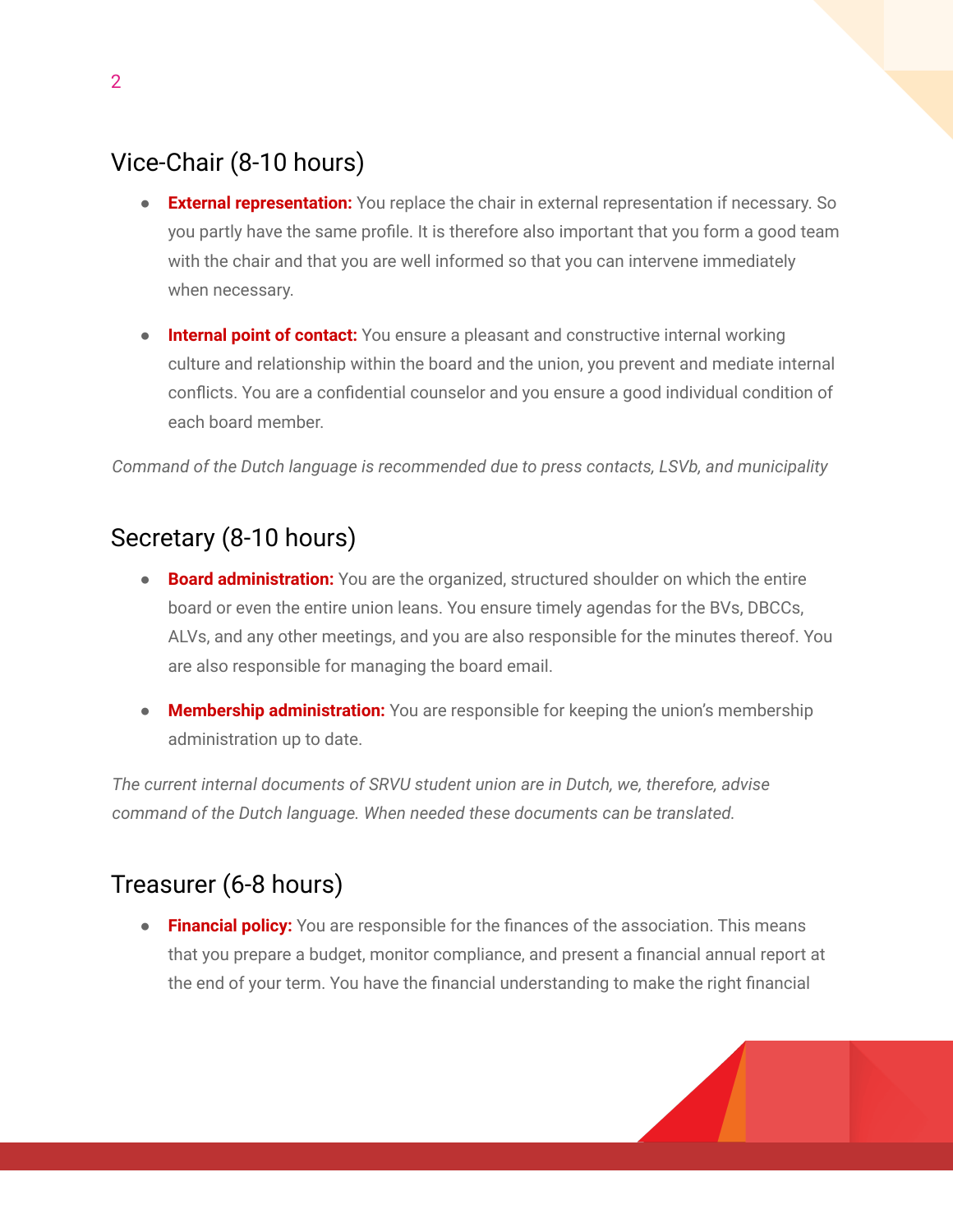decisions in the short and long term and you are strong enough to say 'no' to eager fellow board members with a hole in their hands. You are also the manager of the cash register and you monitor daily expenses and income.

## General board member (6-8 hours)

● As a general board member, you focus entirely on substantive portfolios and board initiatives.

# Non function-specific portfolios

- **Training and Coaching:** You are responsible for organizing and arranging training and coaching sessions. In the past, these were mainly requested from LSVb coaches and Trainingen op Maat (the LSVb training agency), but could also be designed differently on their own initiative.
- **● Legal aid:** You are responsible for the SRVU legal aid and its student line. Together with the Legal Aid coordinator(s), you ensure that there are enough volunteers, that the requests for help are correctly addressed and handled, and that VU students are aware of the existence of legal aid and their rights. You also have an important signaling function, if many students run into the same issue, it can be important to put this on the agenda and address it to the board.
- **Housing:** You are responsible for the housing policy and the housing vision of the SRVU. You participate on behalf of the SRVU in housing consultations of the LSVb and the municipality (Coalitie Kennisstad). You monitor housing problems among VU students, such as social safety, rents, and room shortages. *Command of the Dutch language is required.*
- **Campaign:** You deal with the more radical, activist side of the student union. You keep in touch with action groups that arise at the VU, such as #NietMijnSchuld,

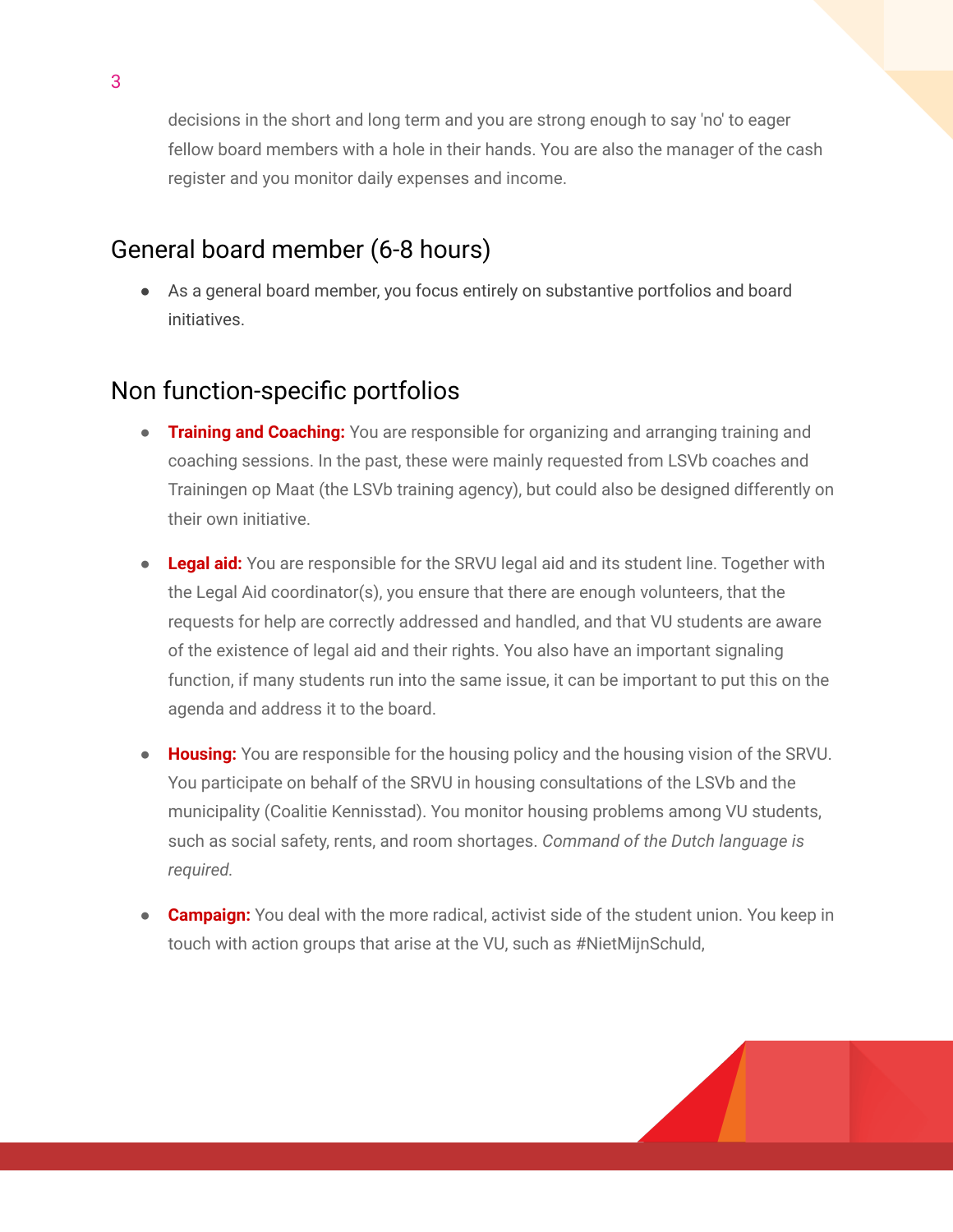CompenseerCollegegeldNU, and #IkWilNaarSchool, and you organize campaigns to successfully achieve the campaign goals.

- **Student wellbeing:** You are responsible for the student wellbeing policy of the SRVU. You set up initiatives yourself to improve these / to draw more attention to problems. You are also responsible for communication with the Student Wellbeing helpdesk.
- **SRVU Fractie:** You are responsible for contact with the USR and FSR (fractions of the SRVU). SRVU initiatives can be realized through the student participation councils and the student councils are an important way of signaling problems that arise among VU students.
- **Associations:** You are responsible for contact with (study) associations. You participate in the University Association Consultation (UVO) and maintain personal contacts with the association boards.
- **PR(opaganda):** You create a positive image of the SRVU student union. You manage the SRVU social media channels (Instagram, Facebook, Twitter, LinkedIn, TikTok) as well as the SRVU website. You proactively look for topics within other portfolios to bring out via social media or press (messages). Creativity and experience with visual design and social media are a plus.
- **StudentenDOK:** You are responsible for the physical areas under SRVU management. You coordinate the counter crew and ensure that the SRVU counter runs smoothly on a macro level. You manage the reservations and pass them on to the counter crew.
- **Sustainability:** You are concerned with sustainability both within and outside the student union. You maintain contact with external green parties such as VU Green Office. When there is a climate strike, you dare to be at the front. In addition, you organize an event related to sustainability several times a year.
- **● LSVb ALV:** You represent the SRVU during the General Members' Meeting of the National Student Union, which is held every two months in Utrecht, as well as the IBOs, which are also held once every two months. *Command of the Dutch language is required.*